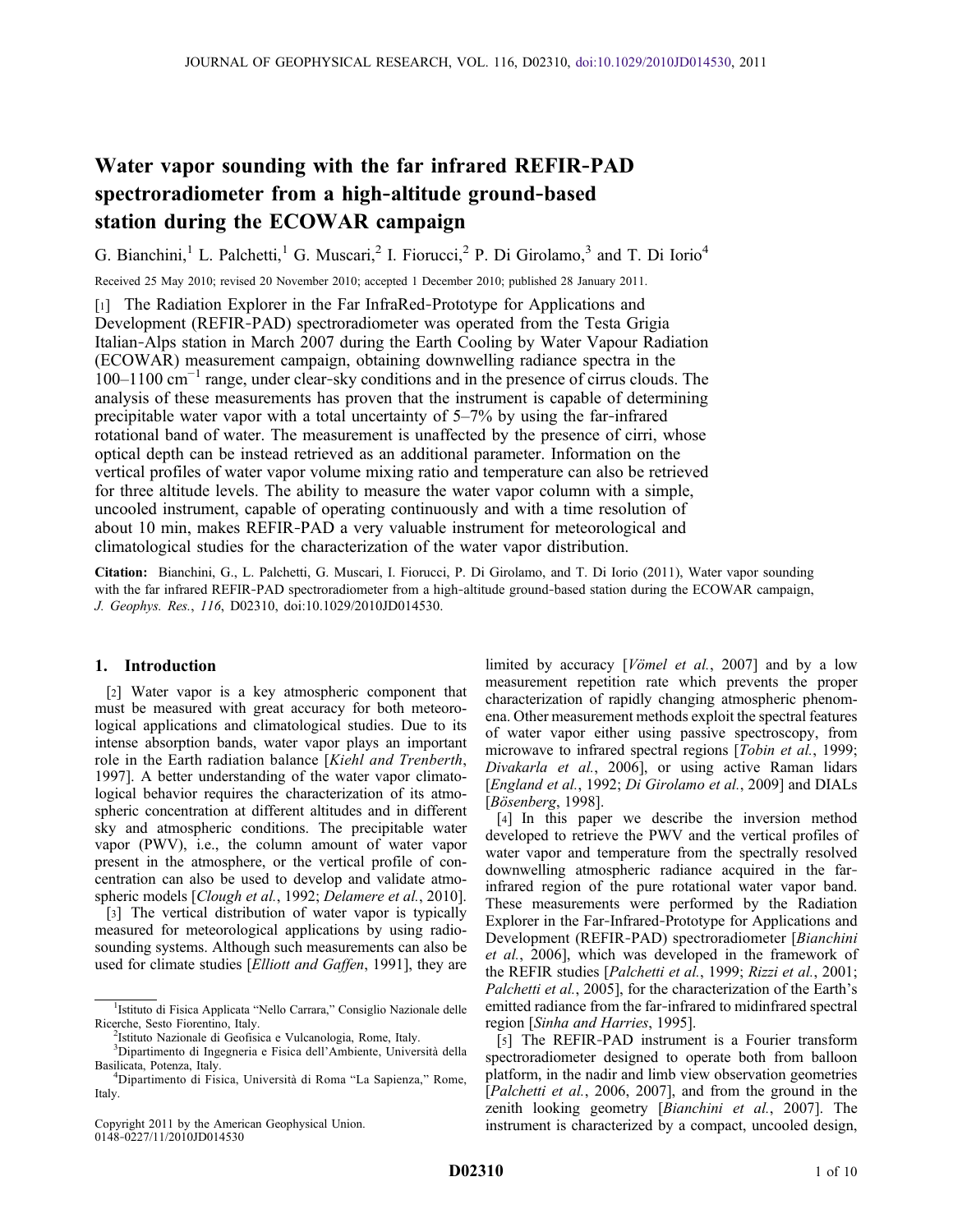| Characteristics               |                                                  |  |  |  |
|-------------------------------|--------------------------------------------------|--|--|--|
| Instrument type               | Mach-Zehnder nonpolarizing FTS                   |  |  |  |
| Beam splitter                 | Broadband Ge-coated Mylar                        |  |  |  |
| Operating spectral bandwidth  | $100 - 1100$ cm <sup>-1</sup>                    |  |  |  |
| Operating spectral resolution | $0.5 \text{ cm}^{-1}$ (unapodized, double-sided) |  |  |  |
| Optical throughput            | $0.01$ cm <sup>2</sup> sr                        |  |  |  |
| Field of view                 | 133 mrad                                         |  |  |  |
| Detector type                 | Room temperature pyroelectric<br>(DLATGS)        |  |  |  |
| Acquisition time              | 30 s per scan                                    |  |  |  |
| Weight                        | 55 kg including control electronics              |  |  |  |
| Power consumption             | $\sim 50$ W (24 VDC power supply)                |  |  |  |

Table 1. REFIR‐PAD Instrument Main Characteristics

with a misalignment-compensated optical scheme that can provide wideband  $(100-1100 \text{ cm}^{-1})$  atmospheric emission spectra with a  $0.5$  cm<sup>-1</sup> spectral resolution (unapodized). REFIR‐PAD main characteristics are summarized in Table 1.

[6] In March 2007 the instrument was operated from a ground station at the altitude of 3480 m a.s.l. during the Earth Cooling by Water Vapor Radiation (ECOWAR) campaign [Bhawar et al., 2008]. A cross validation among the PWV values retrieved with the REFIR‐PAD measurements and the PWV values measured with the other sensors deployed in the campaign (radiosondes, a Raman lidar and a millimeter‐wave spectrometer) was already performed but only for few measurements in coincidence with the radiosonde launches [Fiorucci et al., 2008]. In this paper we perform an in‐depth analysis by comparing all the available

PWV data with a maximum temporal resolution of 10 min. This improved resolution with respect to previous work [*Fiorucci et al.*, 2008] further underlines the high accuracy of the PWV data sets presented, with particular emphasis to our newly developed algorithm applied to the REFIR‐PAD spectral measurements in the far‐IR.

#### 2. Field Campaign

[7] The ECOWAR campaign was performed from Testa Grigia station of the Italian Consiglio Nazionale delle Ricerche (CNR) on Plateau Rosa (3480 m a.s.l., 45.933°N, 7.7°E), 5 km apart from Breuil‐Cervinia (1990 m a.s.l., 45.933°N, 7.6°E) in the Italian‐Swiss Alps near Aosta.

[8] REFIR-PAD was installed at Testa Grigia in a heated and thermally insulated enclosure just outside the station (see Figure 1). The instrument optical input port had no windows and thus was protected by a chimney to avoid deposition of ice crystals transported by the wind on the input optics.

[9] The instrument was operated for a total of 61 h, with measurements distributed across 11 days, including daytime and nighttime, with widely varying meteorological conditions both in terms of water vapor concentration and the presence of cirrus clouds. Table 2 reports the date, time and sky condition for all the measurements acquired.

[10] The correlative measurements used for the cross validation of the parameters retrieved from the REFIR‐PAD measurements are: (1) PWV measured by the Ground‐Based Millimeter wave Spectrometer (GBMS), designed and built



Figure 1. The REFIR-PAD instrument installed outside the Testa Grigia station at 3480 m a.s.l. in the Italian‐Swiss Alps.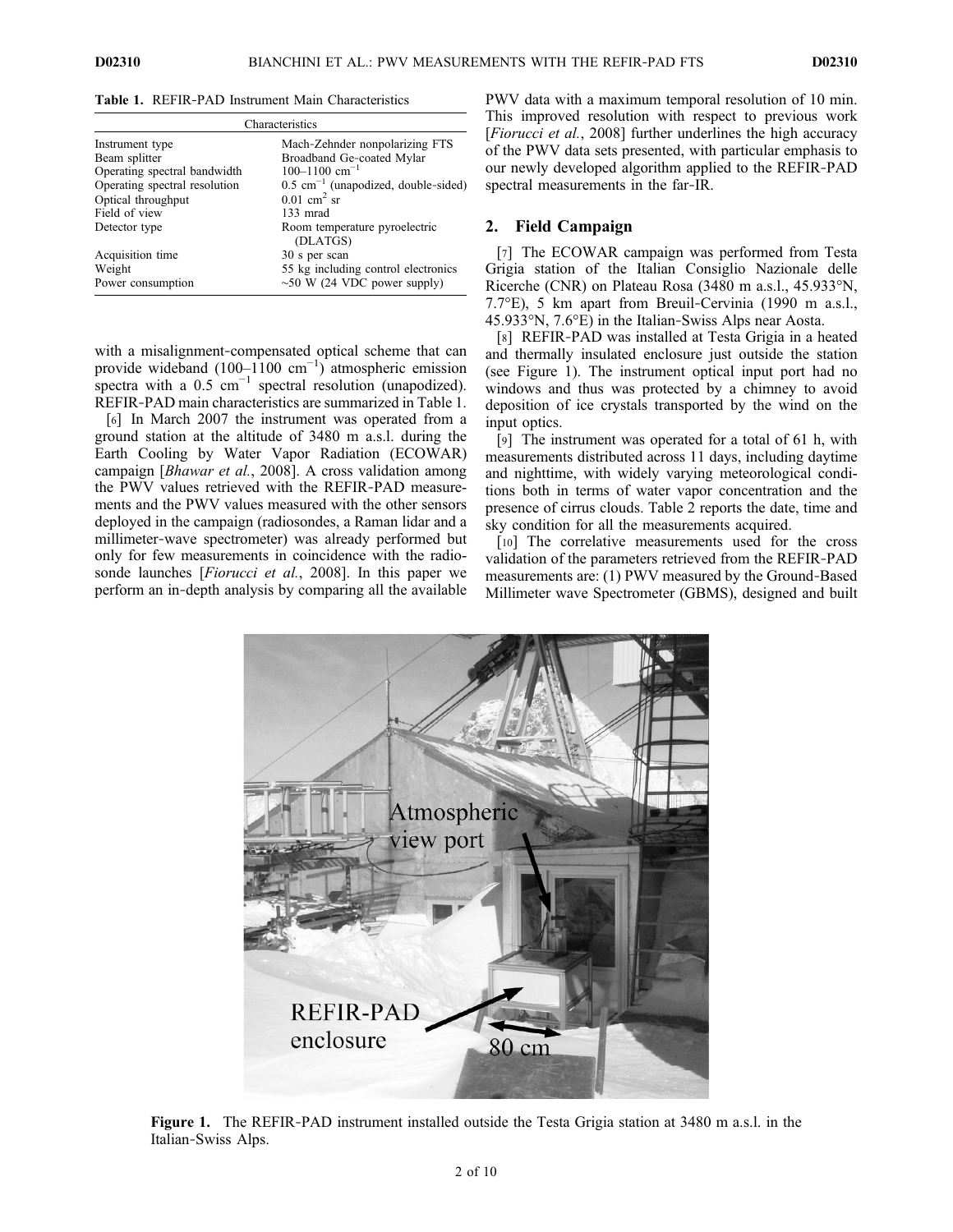| Table 2. Data Available From the ECOWAR Campaign <sup>a</sup> |  |  |
|---------------------------------------------------------------|--|--|
|                                                               |  |  |

| Site      | Date          | Time (UTC)           | <b>Sky Conditions</b>      |
|-----------|---------------|----------------------|----------------------------|
| TG        | 4 March 2007  | 1920-2339            | cirrus $(8-12 \text{ km})$ |
| TG        | 5 March 2007  | $1754 - 0043$ (+1 d) | clear/cirrus               |
| TG        | 9 March 2007  | 0725-1353            | cirrus $(7-11 \text{ km})$ |
| TG        | 11 March 2007 | $1622 - 0206 (+1 d)$ | clear                      |
| TG        | 12 March 2007 | 0844-1545            | clear                      |
| TG        | 12 March 2007 | 1755-2302            | clear                      |
| TG        | 13 March 2007 | 0915-1403            | clear                      |
| TG        | 13 March 2007 | $1821 - 0804 (+1 d)$ | clear                      |
| <b>BC</b> | 15 March 2007 | 1514-2309            | clear                      |

a TG, Testa Grigia station; BC, Breuil‐Cervinia; +1 d in the Time column denotes that measurements extended to the following day.

at the Physics and Astronomy Department of the State University of New York at Stony Brook, and operated on Testa Grigia site by the Istituto Nazionale di Geofisica e Vulcanologia [Fiorucci et al., 2008]; (2) vertical profiles of water vapor concentration and temperature measured by the University of Basilicata Raman lidar system (BASIL), developed in collaboration between the University of Rome "La Sapienza" and the University of Basilicata and installed at Breuil-Cervinia [Di Girolamo et al., 2004]; and (3) vertical profiles of water vapor concentration and temperature measured by Vaisala RS92k radiosondes launched from Breuil‐Cervinia [Miloshevich et al., 2004].

[11] On 15 March the REFIR-PAD was transferred down to Breuil‐Cervinia to perform simultaneous colocated measurements with the sensors present there, in particular the BASIL lidar and the Fourier transform infrared (FTIR) ABB Bomem spectroradiometer [Serio et al., 2008].

[12] More information on the whole set of measurements and on the comparison with the FTIR/ABB spectroradiometer is provided by *Bhawar et al.* [2008].

[13] The main REFIR‐PAD level 1 data product is the calibrated downwelling spectral radiance, measured in the 100–1100 cm<sup>-1</sup> spectral range with a 0.5 cm<sup>-1</sup> resolution, although, for ground‐based measurements, atmospheric water vapor absorption sets a low-frequency limit to the useful range to about  $250-350$  cm<sup>-1</sup>. The level 1 data analysis, including calibration issues and uncertainty characterization, is treated elsewhere [Bianchini and Palchetti, 2008].

[14] During the ECOWAR campaign, the instrument was operated only under visually clear sky conditions, so the only cloud type that is of some concern in the analysis of REFIR‐PAD data is thin/subvisible cirrus. Values of PWV lower than 0.5 mm were detected, with a typical value of about 2 mm and peak values of 3–4 mm. In Figure 2, two measured spectra are shown, in two extreme cases, 0.5 mm and 3 mm of PWV.

[15] Different conditions were detected also in terms of water vapor variability, with days characterized by extremely stable PWV over hours and days characterized by strong PWV variability during which the REFIR‐PAD capability of continuous measurements with high temporal resolution was tested.

#### 3. Atmospheric Variables Retrieval

[16] The level 2 analysis of the calibrated spectral radiances was performed through the best fitting of an atmospheric forward model with respect to a chosen subset of atmospheric parameters. These include one to four altitude levels on which the water vapor and temperature profiles are interpolated, cloud extinction coefficient, and instrumental parameters like line shape correction and frequency calibration factors. The latter will be treated in section 4, while cloud parameterization is described in section 5.

[17] The forward model used in the analysis is the Line-By‐Line Radiative Transfer Model (LBLRTM) from AER Inc. [Clough et al., 2005; Shephard et al., 2009]. The model choice was driven by a number of features that are needed for the REFIR‐PAD data analysis and that are provided by LBLRTM: (1) an up‐to‐date spectroscopic database (AER v. 2.2) including HITRAN 2004 and successive updates [Rothman et al., 2005; Gordon et al., 2007], (2) MT\_CKD v. 2.4 self- and foreign-broadened water vapor and  $CO<sub>2</sub>$ continua (E. J. Mlawer et al., A revised perspective on the water vapor continuum: The MT CKD model, manuscript in preparation, 2010), and (3) modeling of  $CO<sub>2</sub>$  line coupling and updates to  $CO<sub>2</sub>$  continuum and line shape according to [*Niro et al.*, 2005].

[18] The best fit is obtained through a  $\chi^2$  minimization routine without a priori constraints on the parameters, except for the physical upper and lower limits on some of these parameters, namely water vapor and cloud extinction coefficient. This is done in order to avoid any anomalous behavior and the consequent convergence problems that are due to nonphysical parameter guesses that could be given by the minimization routine: for example, negative water vapor volume mixing ratio (VMR) values could be provided in very dry atmospheric conditions. These limits were chosen to be about 2 orders of magnitude below (lower limit) or above (upper limit) both actual fitting results and the entire ensemble of the radiosoundings performed from Breuil-Cervinia during the campaign, so do not provide a source of external information to bias the results.

[19] The  $\chi^2$  is calculated on the whole selected spectral interval, without microwindow selection, and is provided, as a function of the fitted parameters, to the MINUIT minimization routine [James, 1994]. The MINUIT software makes function calls to the LBLRTM model and performs  $\chi^2$  calculation in function of the values of the fitted parameters during minimization iterations. When convergence criteria are met, the iteration is stopped and final parameter values are output. A flowchart depicting the fitting process is shown in Figure 3.

[20] Among the atmospheric variables showing signatures in the REFIR‐PAD operating range, we concentrated our attention on water vapor and temperature, so the actual spectral range that is used in the analysis is a subinterval of the REFIR‐PAD operating band, range which extends from about 400 to 850 cm<sup>-1</sup>. In this spectral region the retrieval is sensitive to water vapor vertical distribution from the rotational band in the far-infrared [*Bianchini et al.*, 2007], temperature vertical profile from the  $CO<sub>2</sub>$  v2 band and information on water vapor continuum and thin cirrus clouds from the transparent atmospheric window above  $750 \text{ cm}^{-1}$ .

[21] The retrieval of atmospheric structure from groundbased infrared measurements is generally ill‐behaved due to the fact that the denser atmospheric layers appear first in the line of sight, reducing the sensitivity to upper layers. As a consequence, for each measurement channel the corre-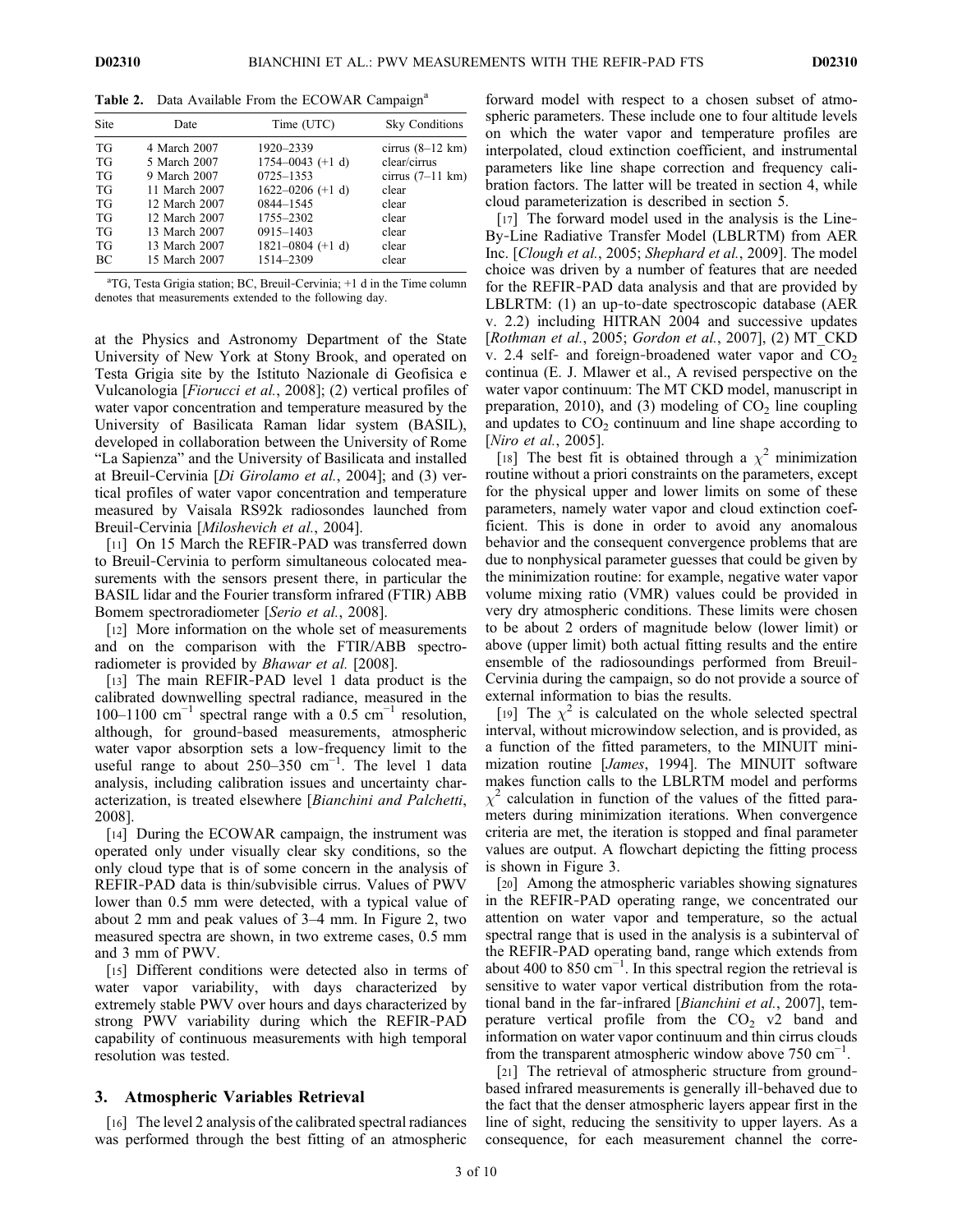

Figure 2. (top) Two REFIR-PAD calibrated downwelling radiance spectra acquired in different atmospheric conditions: 0.5 mm of PWV (black curve) and 3 mm of PWV (grey curve). (bottom) Measurement uncertainty: random (NESR), systematic (calibration), and total.

sponding weighting function has its maximum at the ground, and the sensitivity to atmospheric parameters extends only few kilometers above the ground [Wang, 1974].

[22] The choice of the atmospheric parameters to be used in the fit must take into account the vertical resolution provided by zenith‐looking infrared sounding, that ranges from some hundreds of meters near ground to about 1 km above the altitude of 1 km [Smith et al., 1999]. The initial choice for the vertical profile analysis is to fit a water vapor and temperature value at 1 km above ground, and a second point at 3 km above ground. Levels of the profiles between the two fitted points are interpolated (logarithmically for water vapor and linearly for temperature), while levels above and below fitted points are obtained by rescaling the midlatitude winter standard atmospheric profiles accordingly to the fitted values.

[23] The possibility of fitting three and four levels per profile, adding one or two near ground level for both water vapor and temperature, thus exploiting the higher information content of the lower levels [see Smith et al., 1999] was also explored. In the three‐level case, a fitted point at ground is added, in the four‐level case another point at 50 m above ground is added to take into account for the possibility of an inversion layer.

[24] Moreover, a fitting with only one parameter per profile (i.e., just rescaling standard profiles) was used to estimate the uncertainty on the total water column without being affected by correlation between fitted points (see section 6).

[25] It should be noted that the use of two fitted parameters per profile provides improved PWV values with respect to simple rescaled profiles due to better fitting of the actual atmospheric vertical structure, while the variation between PWV values obtained with three‐ and four‐point fitting with respect to two‐point fitting, if present, is well within uncertainty. Correlation between fitted points instead, increases and can cause profile instabilities. For this reason the use of more than four fitted parameters per profile appears to be difficult without the use of a priori constraints. As a consequence, the PWV values used for cross-validation purposes are obtained by the two-point fitting. In section 7 a more quantitative analysis of the differences between different fitting strategies is provided.

#### 4. Deriving Instrument Parameters

[26] A subset of the fitting parameters is used to take into account systematic effects due to the characteristics of the instrument. These parameters are: (1) a frequency scale calibration factor and (2) an apodization effect on the instrumental line shape (ILS).

[27] As described by *Bianchini and Palchetti* [2008], frequency calibration of REFIR‐PAD spectra is performed using as a reference atmospheric line centers. This procedure does not need to be performed more often than on a daily basis due to the intrinsic stability of the laser frequency reference. It is possible anyway that some small changes in laser frequency happen, both due to laser diode aging and to the extreme thermal excursions that can be experienced during measurement campaigns. To avoid performing a calibration on a per spectrum basis, as could be required in these cases, a frequency shift factor was included in the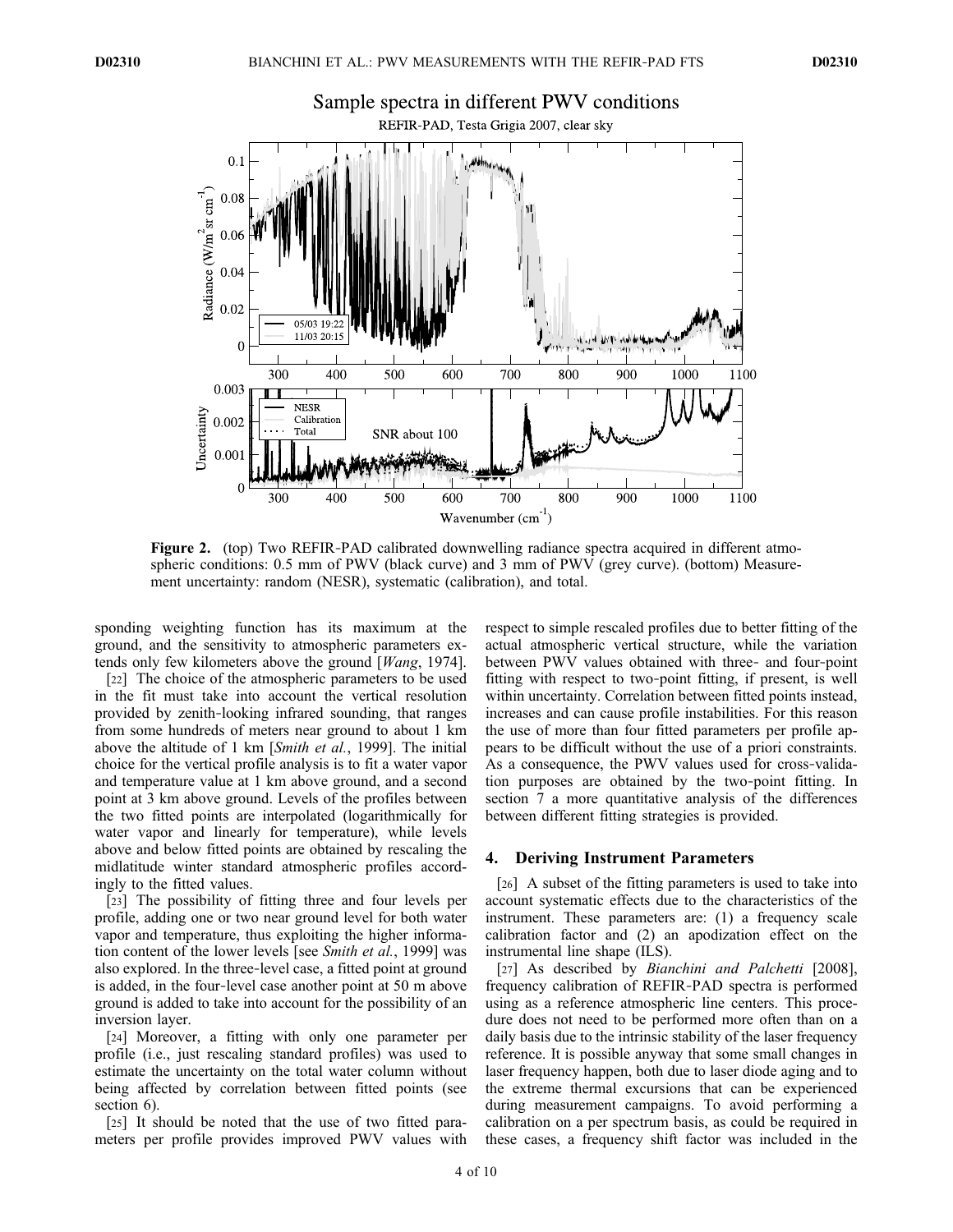

Figure 3. Flowchart of the fitting procedure used to retrieve atmospheric parameters from REFIR‐PAD spectra. The MINUIT software makes use of the LBLRTM model as a function call to perform  $\chi^2$  calculation in function of parameter values. When convergence criteria are met, the iteration is stopped and final parameter values are output.

fitted parameters. This factor does not affect in any way the retrieval of atmospheric variables since is almost completely uncorrelated with them.

[28] Interferometer misalignments may be caused by thermal excursions. The loss of signal associated with misalignment is well taken care of in the radiometric calibration procedure [see Bianchini and Palchetti, 2008], but the ILS variations that are associated to misalignments must be taken into consideration in the level 2 analysis. A firstorder approximation of this effect is to assume a linear decrease in the fringe contrast with the variation of path difference, i.e., a trapezoidal apodization function. This translates into an ILS that is a linear combination of sinc and  $sinc<sup>2</sup>$  components. The percentage of pure sinc component is thus fitted as a separate parameter to provide line shape correction for misalignment. Even in this case the correlation with atmospheric parameters is low and can be neglected.

# 5. Treatment of Cirrus Cloud

[29] REFIR-PAD measurements are performed exclusively in clear sky conditions, since the presence of an opaque cloud layer prevents the retrieval of the full PWV. It is possible, anyway, that a light cloud cover appears during a measurement run. Of particular interest is the case of a thin, possibly subvisible, cirrus, a condition that actually has occurred a few times during the campaign.

[30] This kind of cloud is not easily detected visually, moreover it appears at altitudes that are well above the measurement sensitivity range identified in section 3 for the water vapor and temperature profiles. This opens the possibility to perform fitting, and provides an accurate measurement of the atmospheric variables, also in presence of thin clouds.

[31] The simple cloud model included in the LBLRTM software is derived from the LOWTRAN5 routines [Kneizys] et al., 1980] and provides modeling for standard and subvisible cirri. A single cloud layer can be identified by cloud bottom (CB), layer thickness and extinction coefficient expressed in km<sup> $-1$ </sup> at 0.55  $\mu$ m.

[32] Only the extinction coefficient is determined, since fitting results are not dependent on cloud geometry if CB is higher than the water vapor/temperature sensitivity range. In fact, the latter, as shown in section 3, is 3–4 km above ground, and cirrus clouds are situated at higher altitudes.

[33] Figure 4 shows, as an example, the variability of the particle backscattering coefficient at 355 nm for the night of 4 March 2007 as measured by the BASIL lidar in Cervinia.



Figure 4. Backscatter plot acquired from the BASIL lidar at Cervinia on the night of 4 March 2007. Cirrus clouds at about 9–11 km are present during the whole acquisition period.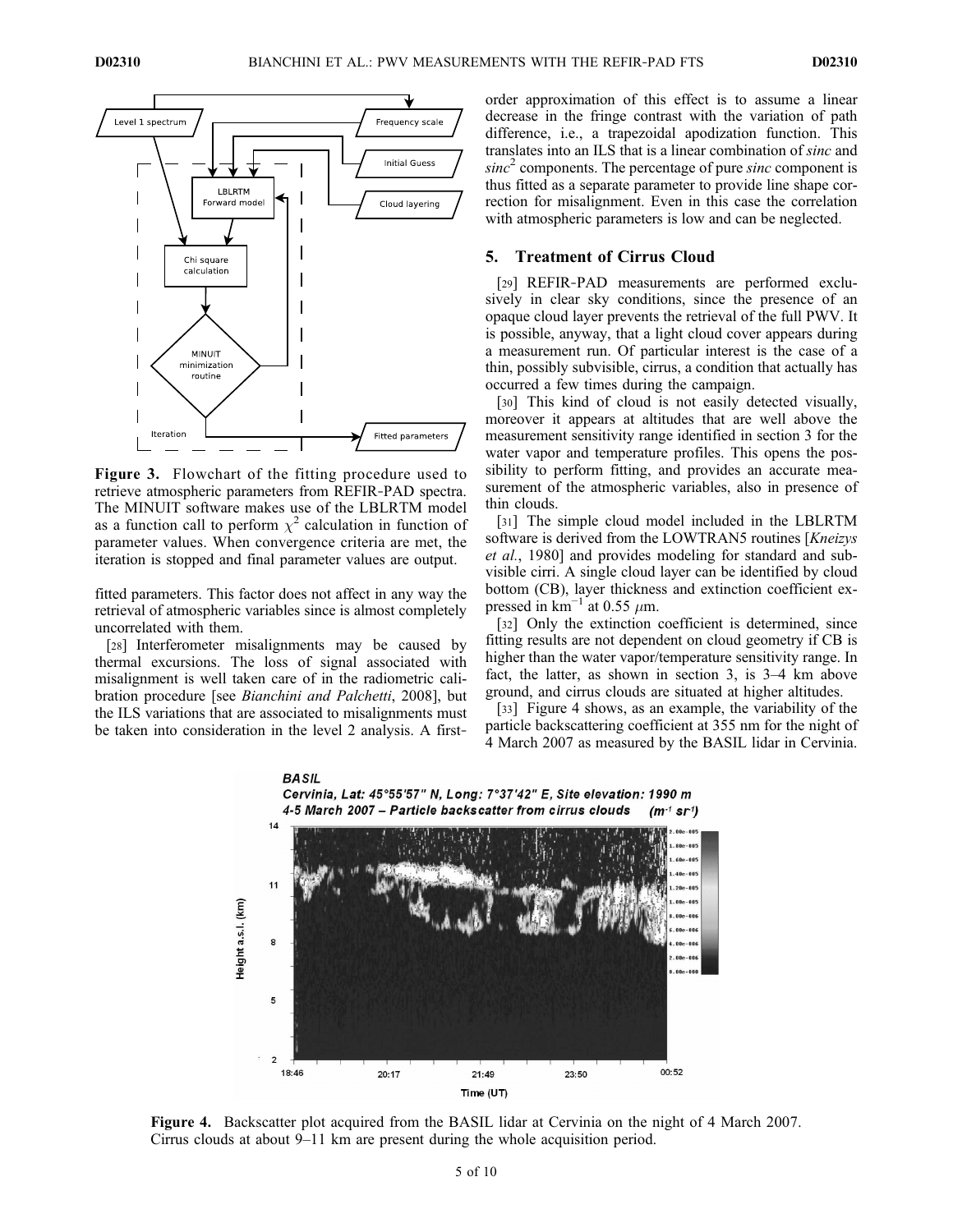

Figure 5. Effect of different cloud parameterizations on fitting results: a subvisible cirrus cloud layer 2 km thick with cloud bottom at 4 km (dashed line), 7 km (dotted line), and 11 km (solid line) was used. Results obtained without clouds (thick solid line) are also shown. (top) PWV and (bottom) cloud extinction values obtained from the fit; cloud extinction at 532 nm as measured by the BASIL lidar is also shown (as circles) for reference. (middle) The  $\chi^2$  values obtained from the fitting procedure.

In the plot a cirrus layer in the altitude region 9–11 km is clearly visible.

[34] Figure 5 shows the analysis of REFIR-PAD spectra acquired on the same day, performed both without cloud modeling (thick solid line) and with a modeled cloud layer of 2 km of thickness and CB heights of 4, 7 and 11 kilometers (dashed, dotted and solid lines, respectively). It is clearly visible that a fitting process without cloud modeling gives wrong, overestimated, PWV values (Figure 5, top) when cloud optical density is not negligible. The effect is even more evident in the  $\chi^2$  plot (Figure 5, middle).



Figure 6. (top) Total precipitable water vapor (PWV) retrieved from REFIR-PAD spectra acquired on 9 and 11 March 2007 using one‐, two‐, and three‐points fitting process (solid, dotted and dashed lines, respectively) and PWV values measured by the GBMS (circles). Since uncertainty is the same for the three different fitting strategies, error bars are shown only on the one‐point measurements for better readability. (bottom) The  $\chi^2$  values obtained from the fitting of REFIR-PAD data.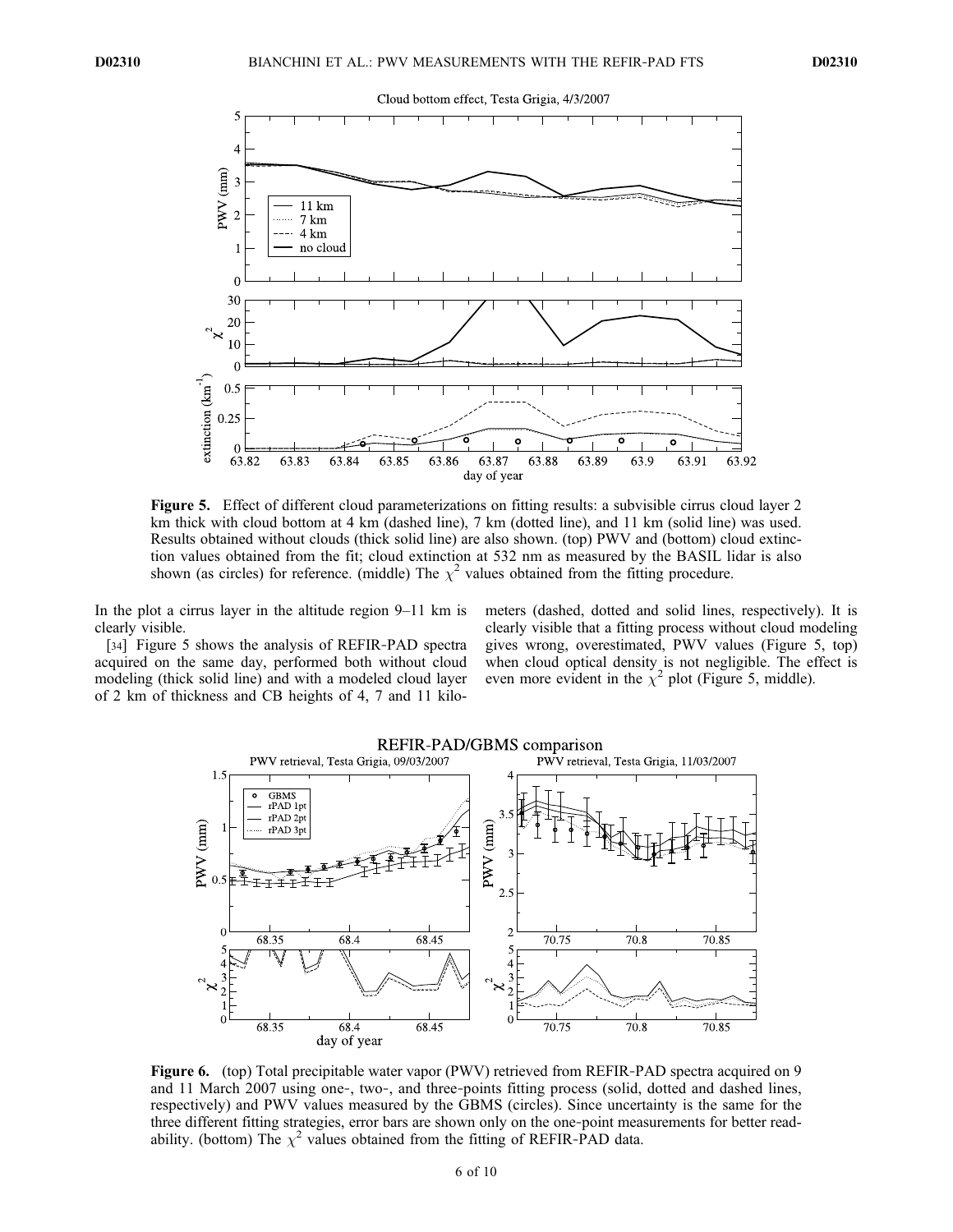

Figure 7. Relative uncertainty on PWV, as obtained from one-point fitting, plotted versus PWV itself to show relation between the two quantities.

[35] Figure 5 (bottom), showing the retrieved cloud extinction coefficient (evaluated at 550 nm), reveals that the difference between the retrievals performed with CB at 7 and 11 km is negligible; as explained before, this is to be attributed to the fact that the modeled cloud layer is situated above the water vapor/temperature sensitivity region. On the contrary, the curve corresponding to a CB of 4 km leads to large overestimated values.

[36] As a reference, cloud extinction at 532 nm as measured by the BASIL lidar is also shown in Figure 5 (bottom) (as circles), and provides a reasonable agreement with the REFIR‐PAD retrieved values, considering the lack of an exact spatial coincidence between the two measuring stations.

#### 6. PWV Measurement Uncertainty

[37] Due to some parameter correlation, the calculation of uncertainties on each of the fitted atmospheric variables that are obtained from this analysis depends on the number of points fitted per profile. However, the correlation does not affect the accuracy of PWV measurement since the correlation generally induces some degree of profile instability, in the form of oscillations, but that does not alter the retrieved total water column. This can be seen from the relatively small adjustments that occur in PWV retrieval using a different number of fitted parameters in the atmospheric profiles (Figure 6).

[38] A better estimate of the actual uncertainty affecting PWV measurement can thus be obtained from the relative uncertainty of the water vapor profile when fitting a single parameter per profile, i.e., just rescaling the initial guess. In Figure 7 is shown a plot of the relative uncertainty obtained with this method v. the retrieved PWV. Values are always below 10%, and most are between 5% and 7%.

[39] The behavior of the relative uncertainty with respect to the PWV can be modeled through an error analysis performed on synthetic spectra. For this task, downwelling radiance spectra are simulated with the same forward model used in the retrieval, with the midlatitude winter standard atmosphere water vapor vertical profile rescaled to provide different PWV values in the range 0.5–4 mm (the same as REFIR‐PAD measurement at Testa Grigia) as input. Random noise with an RMS value corresponding to the total spectral uncertainty on the REFIR-PAD measurements is then added to the synthetic spectra to simulate instrumental noise.

[40] The relative uncertainty resulting from the analysis of the synthetic spectra is shown in Figure 7 as a grey line. These values are in good agreement with the uncertainties obtained from the analysis of measured spectra, with most of the points grouped near the calculated value and some spread that is explained by excess noise due to external causes (wind, for example, since the instrument was installed outside the research station).

[41] Effects associated with a possible correlation between the retrieved water vapor amount and the other fitted parameters in the one‐point‐per‐profile analysis used to assess PWV uncertainty were estimated to be negligible. As shown in section 4, instrumental parameters are uncorrelated with atmospheric variables. The effect of the uncertainty on temperature profile rescaling, an operation that is needed since also temperature is a fitted parameter in the one-point analysis, was estimated and found to be at least an order of magnitude smaller than the uncertainty from the water vapor fitting, so it can also be neglected.

### 7. Results and Validation

[42] PWV values retrieved from the analysis of REFIR-PAD spectra were validated through the comparison with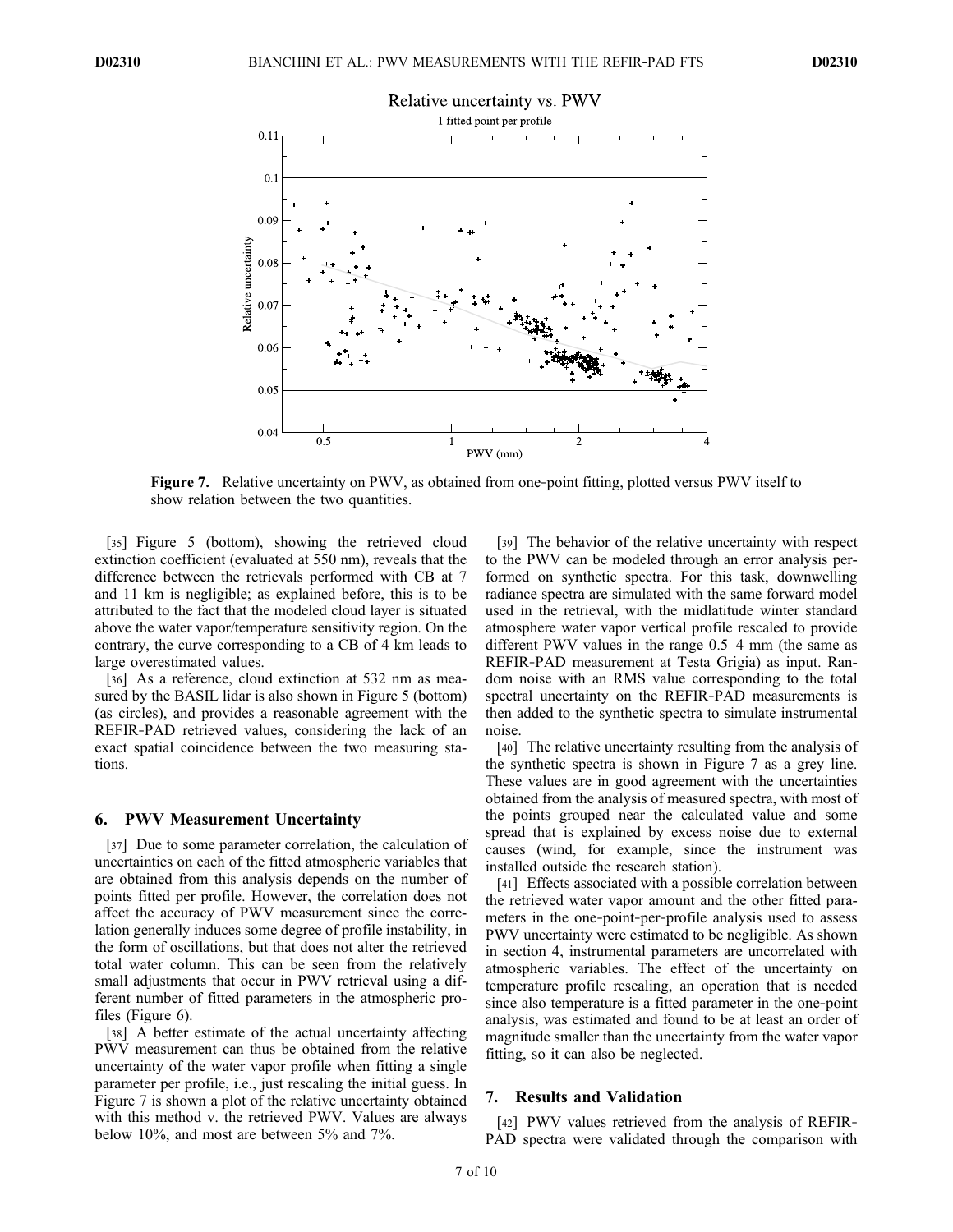

Figure 8. PWV measured from REFIR-PAD plotted versus PWV measurements performed in coincidence by the GBMS radiometer.

the values obtained from the GBMS instrument, operated at Testa Grigia near REFIR‐PAD.

[43] The GBMS measures atmospheric emission spectra in the interval between 7.7 and  $9.3 \text{ cm}^{-1}$  with a maximum time resolution of 10 s. During the ECOWAR campaign measurements were averaged over a time intervals of 15 min, that is about the same acquisition time that is needed for a REFIR‐PAD spectrum. The conversion of the microwave radiances to PWV is described by de Zafra et al. [1983] and *Fiorucci et al.* [2008].

[44] The spatial coincidence between the GBMS and the REFIR‐PAD instruments was rather good, as the distance between them was only a few tens of meters. However it must be taken into account that while the REFIR‐PAD operates in a zenith‐looking observation geometry, the GBMS observes the atmosphere in a direction 10–15 degrees above the horizon. Considering this and the fact that most of the water vapor signal comes from the lower 3 km of the atmosphere, we can estimate the actual distance between the air masses sampled by REFIR‐PAD and GBMS being less than 15 km.

[45] In Figure 6 is shown a comparison between the PWV values obtained from the GBMS (circles) and the values from REFIR-PAD (one-point fit: solid line, two-points fit: dotted line, three‐points fit: dashed line). Two cases are considered, one with rather high (about 3 mm) and one with low (0.5 mm) precipitable water vapor content levels. The accuracy and time resolution of the two instruments are comparable and the results agree within uncertainties, for the two‐ and three‐point fit. It should be noted that the one‐ point fit has a detectable offset from the GBMS value, showing that the use of more profile points adds information to the results.

[46] Figure 8 shows a scatterplot of all the REFIR-PAD PWV measurements, in the two-points fitting case, versus coincident GBMS values. Even in this case, the agreement is good within the uncertainty, and no significant bias is present. Similar plots in the three‐ and four‐points case show a very similar behavior, with some small differences that are best identified through linear regression statistics, as shown in Table 3. It is interesting to note that while the correlation coefficient  $R$  slightly decreases with the increasing of the number of fitted points, the slope and intercept provided by the linear regression do actually improve. This is due to the fact that even if, on average, more points give a better fit of the atmospheric profile, the correlation between points increase the scatter of the data points and thus R.

[47] To assess the information on vertical water vapor profile that can be obtained from REFIR‐PAD spectra, a comparison was also made with the BASIL lidar system. This system is capable of performing vertical soundings of water vapor mixing ratio and temperature, particle backscatter at 355, 532 and 1064 nm, and particle extinction and depolarization at 355 and 532 nm, based on the application of the Raman Lidar technique in the UV.

[48] Measurements are performed both during the daytime and the nighttime. For a time resolution of 5 min and a vertical resolution of 150 m, daytime measurement uncertainty at 2 km altitude is typically 5% for the particle backscattering coefficient (at all wavelengths), 20% for the particle extinction coefficient, 10% for water vapor mixing

Table 3. Linear Regression Statistics on the Correlation Between REFIR‐PAD and GBMS Data in the Case of One‐, Two‐, Three‐, and Four‐Points Fit

| Number of Points | Slope             | Intercept          | R     |
|------------------|-------------------|--------------------|-------|
|                  | $0.862 \pm 0.013$ | $0.178 \pm 0.027$  | 0.974 |
|                  | $0.951 \pm 0.010$ | $0.063 \pm 0.021$  | 0.986 |
|                  | $0.966 \pm 0.012$ | $0.031 \pm 0.024$  | 0.982 |
|                  | $0.977 \pm 0.012$ | $-0.003 \pm 0.025$ | 0.981 |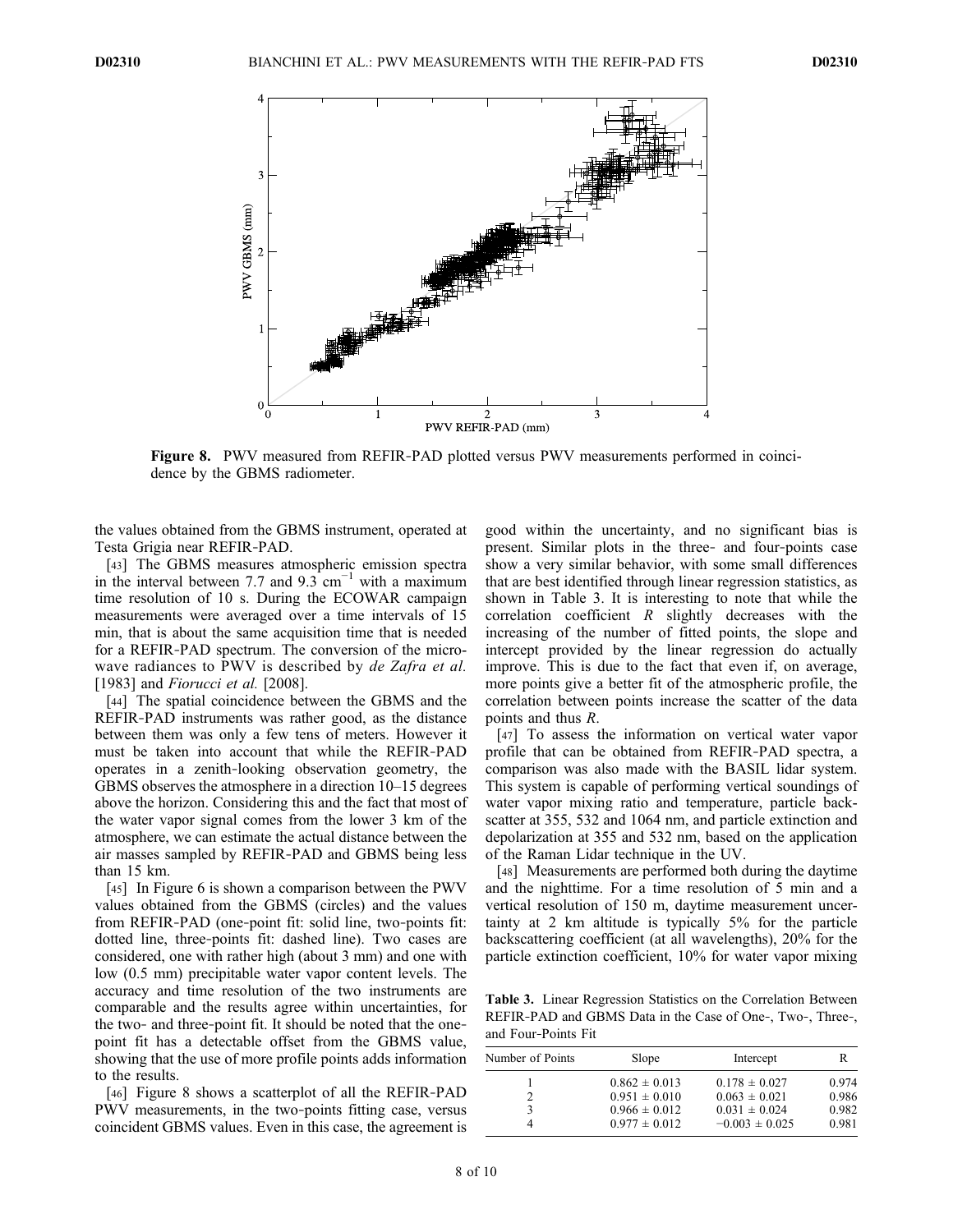

# H<sub>2</sub>O VMR vertical profiles, Testa Grigia, March 2007

Figure 9. Water vapor vertical VMR profiles obtained from REFIR-PAD data through the two-points (solid line), the three‐points (dotted line), and the four‐points (dashed line) retrieval processes compared with coincident profiles measured by the BASIL lidar (thick line) on (left) 3 March, (middle) 3 November, and (right) 3 December. Groundwater vapor VMR measured from a Meteo station operating on the Testa Grigia site is also shown (circles).

ratio and 2 K for temperature. Nighttime measurement uncertainty at 2 km is typically 2% for the particle backscattering coefficient,  $10\%$  for the particle extinction coefficient, 5% for water vapor mixing ratio and 1 K for temperature.

[49] The horizontal distance between the REFIR‐PAD and BASIL measurement sites was about 5 km, so considering that both have a vertical observation geometry we can expect a good correlation between the measurements.

[50] Figure 9 shows a comparison between three different lidar water vapor profiles acquired in different days of the campaign, and the corresponding REFIR‐PAD retrieved profiles in the two‐, three‐ and four‐point fit cases. Since the lidar is operated from 1991 m a.s.l., at the altitude of the REFIR‐PAD measuring site it is actually sampling the free troposphere. To take this into account and to show, if present, boundary layer effects, water vapor VMR values obtained from a meteorological station installed on the REFIR‐PAD site is also shown in the plot.

[51] It should be noted that when the ground measurement differs significantly from the lidar profile, the four-points REFIR‐PAD retrieval captures this feature approaching the ground measurement value with the lower layers, while the upper layers are in good agreement with the lidar profile.

[52] Due to the low vertical resolution, the REFIR-PAD retrieved profile is not able to reproduce the vertical structure present in Figure 9 (left), while in the case of smoother profiles (Figure 9, middle and right), the agreement is better, and it can be seen that there is a slight improvement in the agreement that is gained using the three‐point rather than the two‐point profile. The use of four fitting points does not provide useful improvement in the agreement with lidar profiles, since the resolution increase is obtained near the ground, where the REFIR‐PAD measurements are sensitive

to boundary layer effects that are not seen in the lidar sounding. Nevertheless, it should be noted that this extra information that is obtained on the layers near ground is in good agreement with atmospheric parameters measured by a colocated meteorological station.

#### 8. Conclusions

[53] This paper has demonstrated the capability of the REFIR‐PAD instrument to provide, besides the level 1 calibrated downwelling radiance spectra, also a variety of atmospheric parameters that are obtained through level 2 analysis of the atmospheric radiances.

[54] The main level 2 product is the precipitable water vapor, which is measured with a time resolution of about 10 min, and an accuracy between 5 and 7%.

[55] Information about the vertical profile of water vapor and temperature is also obtained, along with cloud extinction in the presence of thin high‐altitude clouds (cirri).

[56] These capabilities, along with the characteristics of ruggedness and simplicity of operation coming from the compact and uncooled design of the instrument, make REFIR‐PAD an ideal tool for the continuous, and possibly remote-operated, monitoring of the atmosphere from highaltitude ground stations.

<sup>[57]</sup> **Acknowledgments.** The authors want to acknowledge Francesco Castagnoli, of IFAC‐CNR, for on‐site technical support during the ECOWAR measurement campaign. This research was carried out with a grant from MIUR PRIN 2005, project 2005025202/Area 02, and funding from NASA grant NAG 513029. We are indebted to the Istituto di Fisica dello Spazio Interplanetario (INAF/IFSI), the Centro Nazionale di Meteorologia e Climatologia Aeronautica (CNMA), and the town of Valtournenche (Breuil‐Cervinia) for logistic support at the two field sites of Plateau Rosa and Cervinia. Last, we would like to thank Marco Cacciani